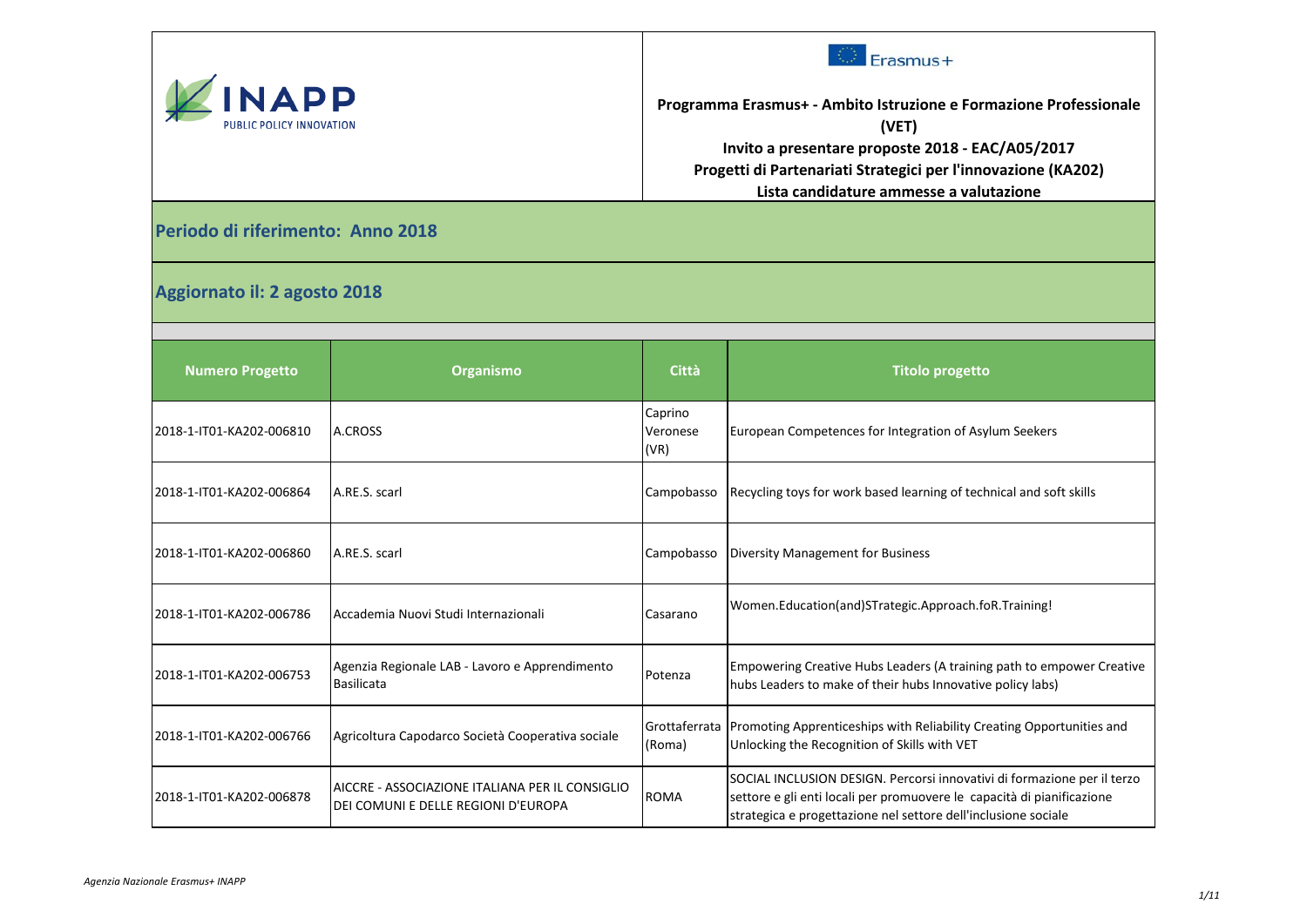| Periodo di riferimento: Anno 2018 |                                                                             |                 |                                                                                                                                                                               |  |
|-----------------------------------|-----------------------------------------------------------------------------|-----------------|-------------------------------------------------------------------------------------------------------------------------------------------------------------------------------|--|
| 2018-1-IT01-KA202-006857          | <b>AISFOR SRL</b>                                                           | <b>ROMA</b>     | Empowering ASSISTance Competences of the Energy Domestic Advisors                                                                                                             |  |
| 2018-1-IT01-KA202-006843          | ANP associazione nazionale dirigenti e alte<br>professionalità della scuola | <b>ROME</b>     | <b>Empower Teachers to Trigger Work-Based Learning</b>                                                                                                                        |  |
| 2018-1-IT01-KA202-006769          | ANZIANI E NON SOLO SOCIETA COOPERATIVA<br><b>SOCIALE</b>                    | CARPI MO        | <b>Tenderness for Life</b>                                                                                                                                                    |  |
| 2018-1-IT01-KA202-006876          | Apro Formazione S.c.a.r.l.                                                  | Alba            | #iLearn Mobility and Training for Apprentices                                                                                                                                 |  |
| 2018-1-IT01-KA202-006861          | ARIS FORMAZIONE E RICERCA SOCIETA COOPERATIVA PERUGIA                       |                 | Welfare Service Design Key Competences                                                                                                                                        |  |
| 2018-1-IT01-KA202-006785          | <b>ASESI</b>                                                                | Lecce           | Skill-Lab: Soft Skill for Entrepreneurship                                                                                                                                    |  |
| 2018-1-IT01-KA202-006764          | Assindustria Consulting srl                                                 | Pesaro          | Hi-Mind High Tech Leadership for SMEs and Start-ups                                                                                                                           |  |
| 2018-1-IT01-KA202-006852          | Associazione CNOS-FAP Regione Piemonte                                      | Torino          | STEP - UP Supporting Tutor's Educational and Professional Upgrade                                                                                                             |  |
| 2018-1-IT01-KA202-006836          | Associazione di promozione sociale FO.RI.S                                  | <b>Brindisi</b> | I-TRACE, Immersive TRAining for aerospaCE                                                                                                                                     |  |
| 2018-1-IT01-KA202-006901          | Associazione Foresta Modello Montagne Fiorentine                            | Londa (FI)      | FOREST CULTURAL SUSTAINABLE QUALITY SYSTEM: sustainable tourism in<br>european forest areas, developing and implementing an international<br>course for a professional expert |  |
| 2018-1-IT01-KA202-006830          | Associazione People Help the People                                         | PALERMO         | <b>Train the Trainers</b>                                                                                                                                                     |  |
| 2018-1-IT01-KA202-006776          | Associazione Politea                                                        | Palermo         | Esperienze in azione 2                                                                                                                                                        |  |
| 2018-1-IT01-KA202-006800          | ASSOCIAZIONE SPAZIO DONNA ONLUS                                             | CASERTA         | Femicide Emergency on European Level                                                                                                                                          |  |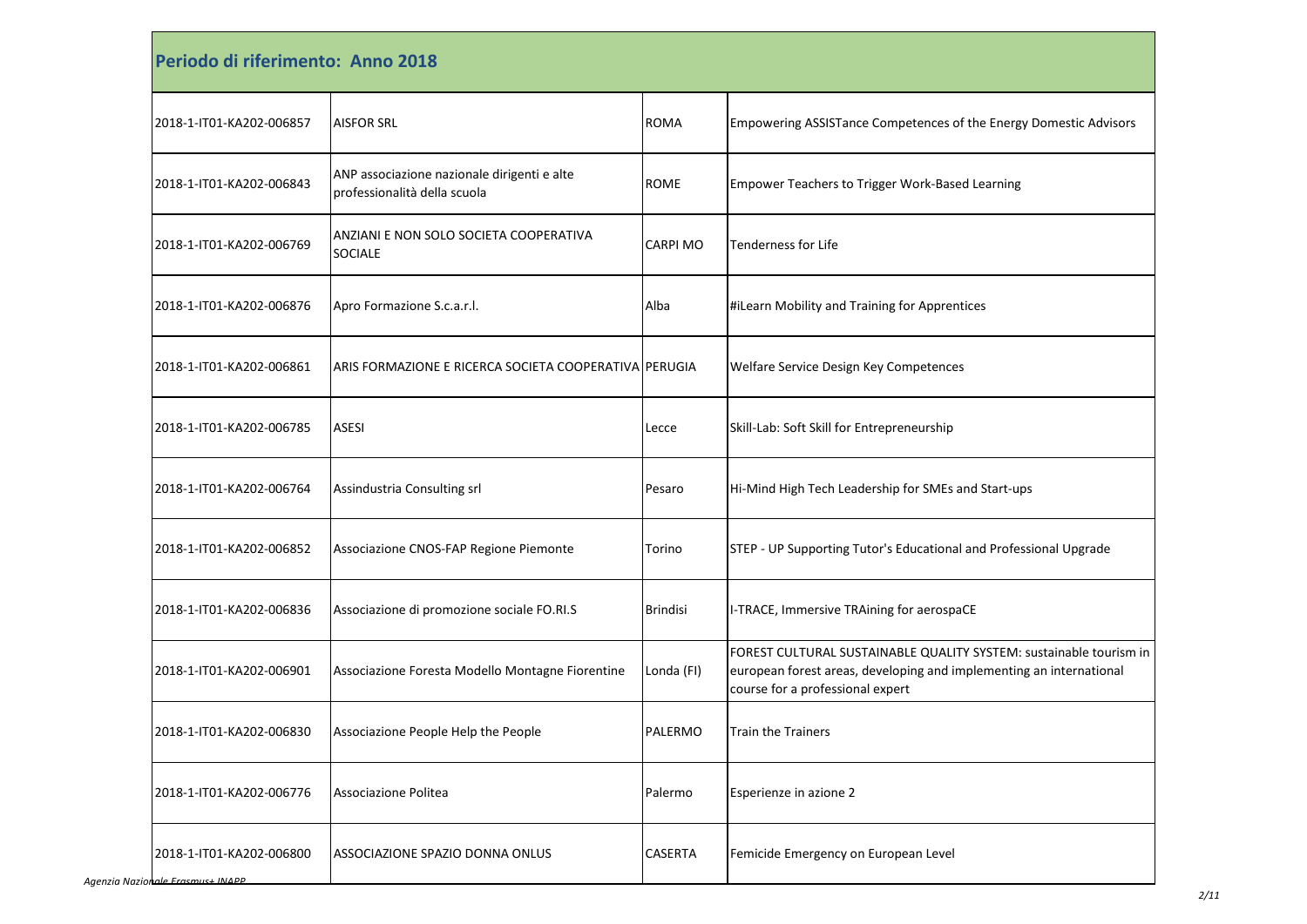| Periodo di riferimento: Anno 2018 |                                                                                       |                                |                                                                                                                  |
|-----------------------------------|---------------------------------------------------------------------------------------|--------------------------------|------------------------------------------------------------------------------------------------------------------|
| 2018-1-IT01-KA202-006763          | Auser Regionale Umbria                                                                | Perugia                        | Dementia: Respect and Respite                                                                                    |
| 2018-1-IT01-KA202-006726          | Azienda servizi formazione in Europa                                                  | Verona                         | "Track new roads for yourself" - APL & WBL to improve employability and<br>work inclusion                        |
| 2018-1-IT01-KA202-006824          | AZIENDA UNITA SANITARIA LOCALE DI REGGIO<br><b>EMILIA</b>                             | <b>REGGIO</b><br><b>EMILIA</b> | Messa a punto di pacchetti formativi per implementare l'equità nei servizi<br>di assistenza sanitaria            |
| 2018-1-IT01-KA202-006738          | <b>B&amp;P Consulting srl</b>                                                         | Torino                         | REsilience through Active Competences and Training                                                               |
| 2018-1-IT01-KA202-006879          | <b>IC.I.O.F.S. FORMAZIONE PROFESSIONALE</b>                                           | Roma                           | Supporting DUAL system impact on youths' transitions through<br>Professional Resources and tools for Orientation |
| 2018-1-IT01-KA202-006759          | Cacao - Libera Università di Alcatraz                                                 | Gubbio (PG)                    | Enhancing Entrepreneurial Creativity in Europe: Guides and tools                                                 |
| 2018-1-IT01-KA202-006732          | CAMERA DI COMMERCIO I.A.A. DI TERNI                                                   | TERNI                          | Entrepreneurial and Managerial Training for workers to boost Workers<br>Buyout                                   |
| 2018-1-IT01-KA202-006870          | CEDIT- CENTRO DIFFUSIONE IMPRENDITORIALE<br><b>DELLA TOSCANA SCARL</b>                | <b>FIRENZE</b>                 | <b>Smart Heritage</b>                                                                                            |
| 2018-1-IT01-KA202-006741          | <b>CENTOFORM S.R.L.</b>                                                               | <b>CENTO</b>                   | <b>START UP BIO</b>                                                                                              |
| 2018-1-IT01-KA202-006873          | CENTRO EDILE A. PALLADIO                                                              | <b>VICENZA</b>                 | Innovation in Construction Sites                                                                                 |
| 2018-1-IT01-KA202-006869          | Centro Formativo Provinciale G. Zanardelli                                            | <b>Brescia</b>                 | AU.REA. CAR 4.0 La realtà aumentata nel settore dell'automotive                                                  |
| 2018-1-IT01-KA202-006880          | CENTRO INTERNAZIONALE PER LA PROMOZIONE<br>DELL'EDUCAZIONE E LO SVILUPPO ASSOCIAZIONE | PALERMO                        | Training for the Management of Clean and Safe Drinking Water                                                     |
| 2018-1-IT01-KA202-006724          | Centro Servizi Formazione                                                             | Pavia                          | It is up to us! (Fighting against Early school leaving -ESL)                                                     |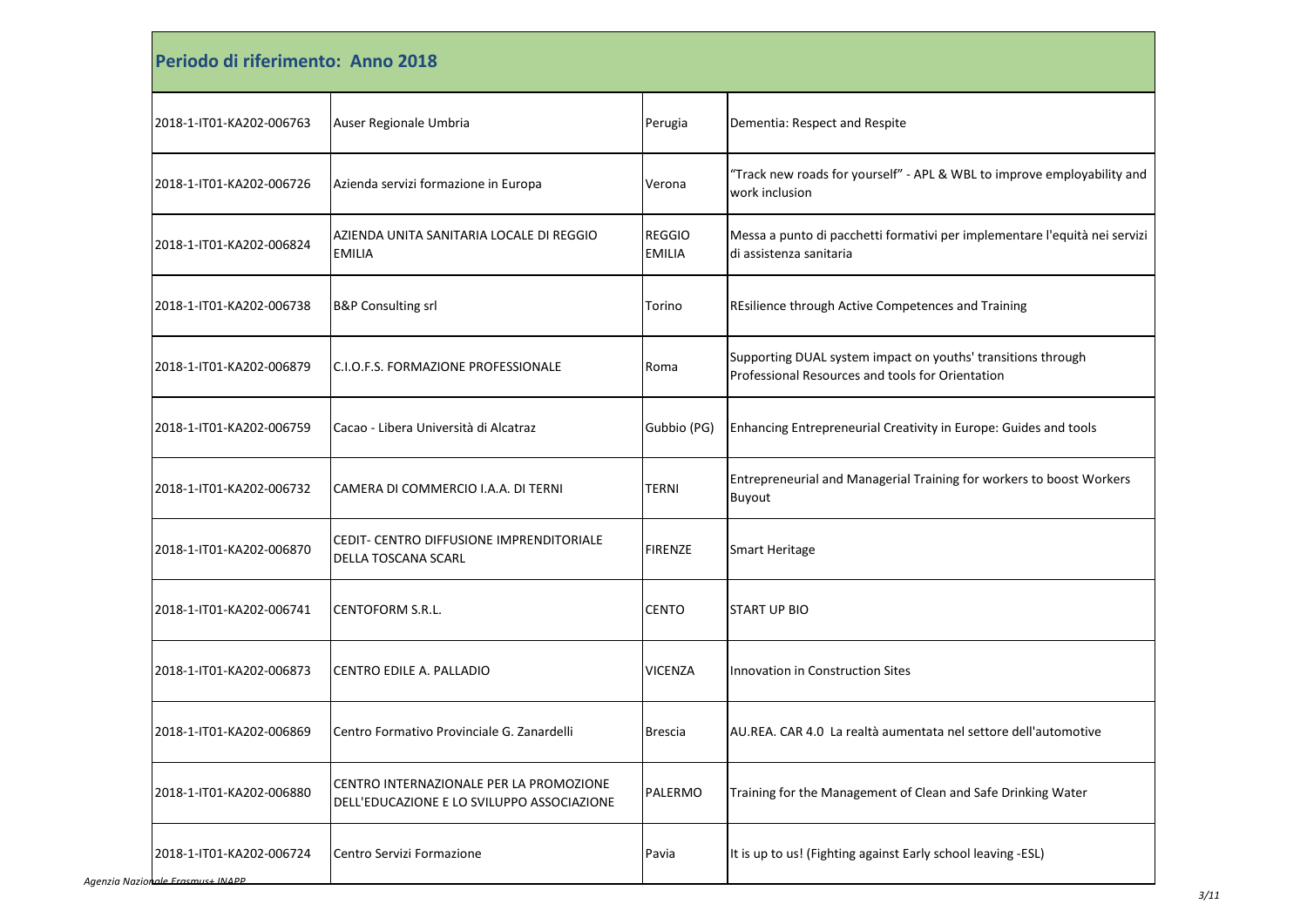| Periodo di riferimento: Anno 2018 |                                                                                      |                                |                                                                                                                           |
|-----------------------------------|--------------------------------------------------------------------------------------|--------------------------------|---------------------------------------------------------------------------------------------------------------------------|
| 2018-1-IT01-KA202-006743          | CENTRO STUDI ANALISI DI PSICOLOGIA E SOCIOLOGIA<br><b>APPLICATE</b>                  | <b>BOLOGNA</b>                 | Young Women in Business                                                                                                   |
| 2018-1-IT01-KA202-006868          | Centro Studio e Lavoro "La Cremeria" srl                                             | Cavriago                       | RespOnSE - Resilience Officer for Social Emergencies                                                                      |
| 2018-1-IT01-KA202-006889          | CENTRO TESSILE COTONIERO E ABBIGLIAMENTO SPA                                         | <b>BUSTO</b><br><b>ARSIZIO</b> | Innovative e-learning tool for professionals of Green Public Procurement<br>for Clothes and Habitat Sectors               |
| 2018-1-IT01-KA202-006814          | CENTRO UNIVERSITARIO EUROPEO PER I BENI<br><b>CULTURALI ONLUS</b>                    | <b>RAVELLO</b>                 | ArtExperience Co-design Methodology                                                                                       |
| 2018-1-IT01-KA202-006892          | CENTRO UNIVERSITARIO SPORTIVO - CUSPADOVA -<br>ASSOCIAZIONE SPORTIVA DILETTANTISTICA | PADOVA                         | Enhancing Sport Profiles Skills for new tourist Routes                                                                    |
| 2018-1-IT01-KA202-006804          | CeSAR, Centro per lo Sviluppo Agricolo e Rurale                                      | perugia                        | TEaching ENtrepreneurship for new FARMers                                                                                 |
| 2018-1-IT01-KA202-006832          | CIS - CREARE INNOVAZIONE SOCIALE                                                     | Perugia                        | PRISM - Promoting WBL for building European inteRventIon modelS for<br>the integration of people with Mental disabilities |
| 2018-1-IT01-KA202-006835          | CIS SCUOLA PER LA GESTIONE D'IMPRESA SOCIETA<br>CONSORTILE A RESPONSABILITA LIMITATA | <b>REGGIO</b><br><b>EMILIA</b> | Strategic Alliance of Training and Enterprise Netwok                                                                      |
| 2018-1-IT01-KA202-006872          | cises srl                                                                            | Padova                         | Peer support in work-related stress prevention                                                                            |
| 2018-1-IT01-KA202-006736          | Cisita Parma scarl                                                                   | Parma                          | Teaching & Learning (Worked Based) in a smart agrifood sector                                                             |
| 2018-1-IT01-KA202-006793          | Co.meta srl uni personale                                                            | FANO                           | WBL ABROAD - Strengthening VET professionals for promoting Work<br>Based Learning mobility practices                      |
| 2018-1-IT01-KA202-006801          | COLLEGIO CARLO ALBERTO - CENTRO DI RICERCA E<br><b>ALTA FORMAZIONE</b>               | <b>TORINO</b>                  | Scholar-Shepherd - A European training path for shepherds in mountain<br>areas                                            |
| 2018-1-IT01-KA202-006856          | COMETA FORMAZIONE SOCIETA COOPERATIVA<br><b>SOCIALE</b>                              | COMO                           | Empowerment & Upskilling of Tutors and Counsellors for high quality<br>School-Job Integration                             |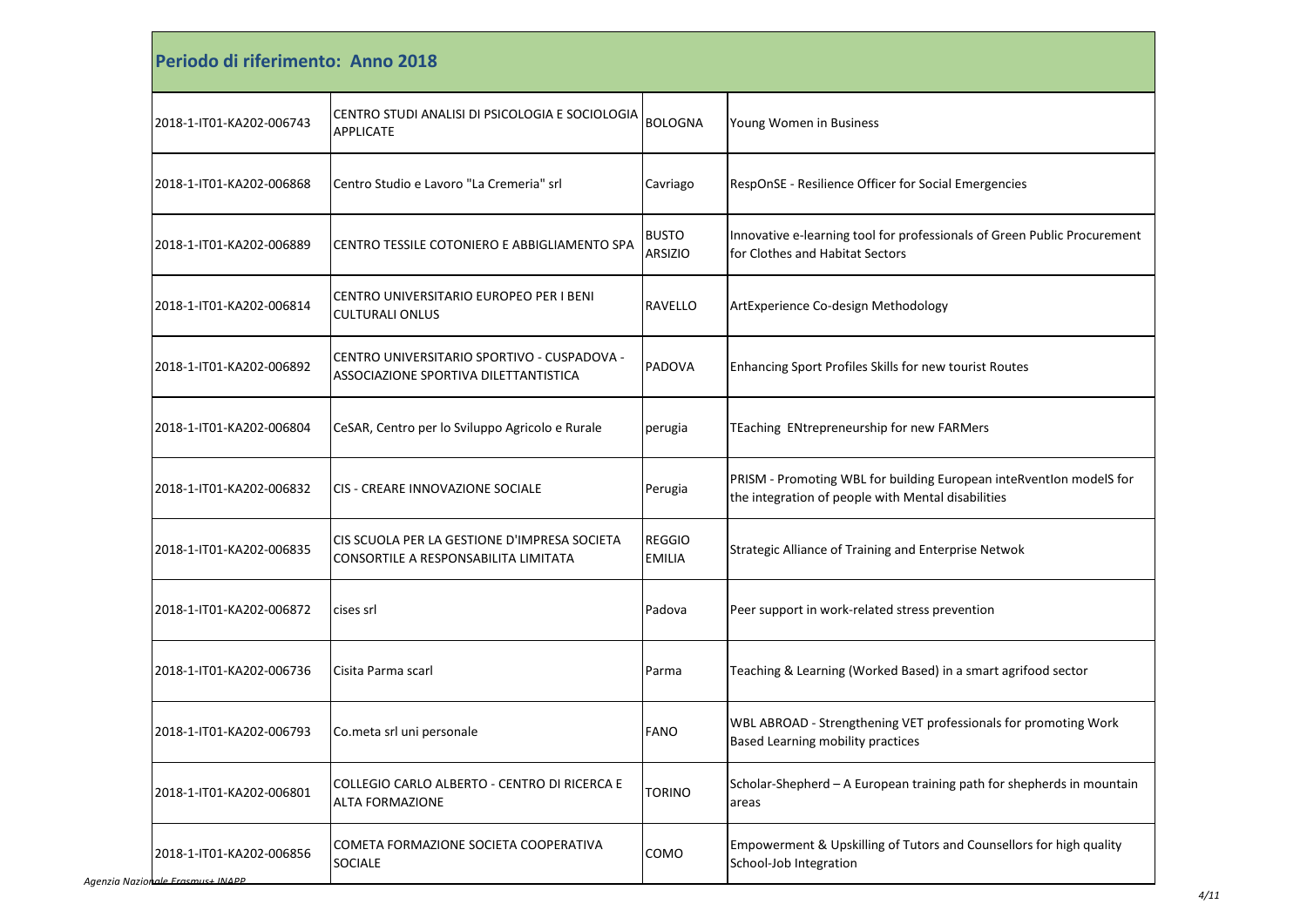| Periodo di riferimento: Anno 2018 |                                                                                                   |                         |                                                                                                                                    |
|-----------------------------------|---------------------------------------------------------------------------------------------------|-------------------------|------------------------------------------------------------------------------------------------------------------------------------|
| 2018-1-IT01-KA202-006819          | Comune di Fossacesia                                                                              | Fossacesia              | <b>Digital Tourism</b>                                                                                                             |
| 2018-1-IT01-KA202-006813          | Comune di Paglieta                                                                                | Paglieta                | Savvy Rural Area                                                                                                                   |
| 2018-1-IT01-KA202-006891          | Comune di Tusa                                                                                    | Tusa                    | RESTAT - REcognizing Skills to Transform Accessible Tourism                                                                        |
| 2018-1-IT01-KA202-006812          | Comune Lanciano                                                                                   | Lanciano                | HERITAGE A SMART SOLUTION                                                                                                          |
| 2018-1-IT01-KA202-006746          | Confartigianato Imprese Chieti - L'Aquila                                                         | <b>CHIETI</b>           | FUTURE ARTISAN WORK-BASED ENTREPRISE                                                                                               |
| 2018-1-IT01-KA202-006733          | Confederazione Italiana Agricoltori di Padova                                                     | <b>PADOVA</b>           | SMART FARMING INNOVATION BROKERS: FOSTERING THE DIGITAL<br>INNOVATION HUBS APPROACH TO INCREASE MODERN FARMING<br><b>POTENTIAL</b> |
| 2018-1-IT01-KA202-006797          | CONFEDERAZIONE ITALIANA AGRICOLTORI<br><b>REGIONALE UMBRIA</b>                                    | PERUGIA                 | Social Farm Activities for Rural Management Services                                                                               |
| 2018-1-IT01-KA202-006765          | CONFORM-CONSULENZA FORMAZIONE E<br>MANAGEMENT SOCIETA CONSORTILE A<br>RESPONSABILITA LIMITATA     | <b>AVELLINO AV</b>      | D.E.L.P.H.I. - Digital and Entrepreneurial Learning Programme for<br>Humanistic Innovation                                         |
| 2018-1-IT01-KA202-006834          | CONSIGLIO NAZIONALE DELLE RICERCHE                                                                | <b>ROMA</b>             | Beni culturali e naturali: un approccio integrato VET per il turismo<br>sostenibile                                                |
| 2018-1-IT01-KA202-006845          | Consorzio Innopolis                                                                               | Rome                    | Pratiche innovative nella tutela e nella valorizzazione del patrimonio<br>culturale                                                |
| 2018-1-IT01-KA202-006760          | CONSORZIO MATERAHUB INDUSTRIE CULTURALI E<br><b>CREATIVE</b>                                      | <b>MATERA MT</b>        | ProjectTelling - Training EU project manager on building new narratives to<br>disseminate European projects                        |
| 2018-1-IT01-KA202-006825          | CONSORZIO PER LA FORMAZIONE, L'INNOVAZIONE E<br>LA QUALITA'                                       | <b>PINEROLO</b><br>(TO) | SKILLs for sustainable Local Development                                                                                           |
| 2018-1-IT01-KA202-006770          | Consorziosir-Solidarietà in Rete- Consorzio di<br>Cooperative Sociali-Società Cooperativa Sociale | milano                  | Enhancing Disabled-people Greatness and their Employability                                                                        |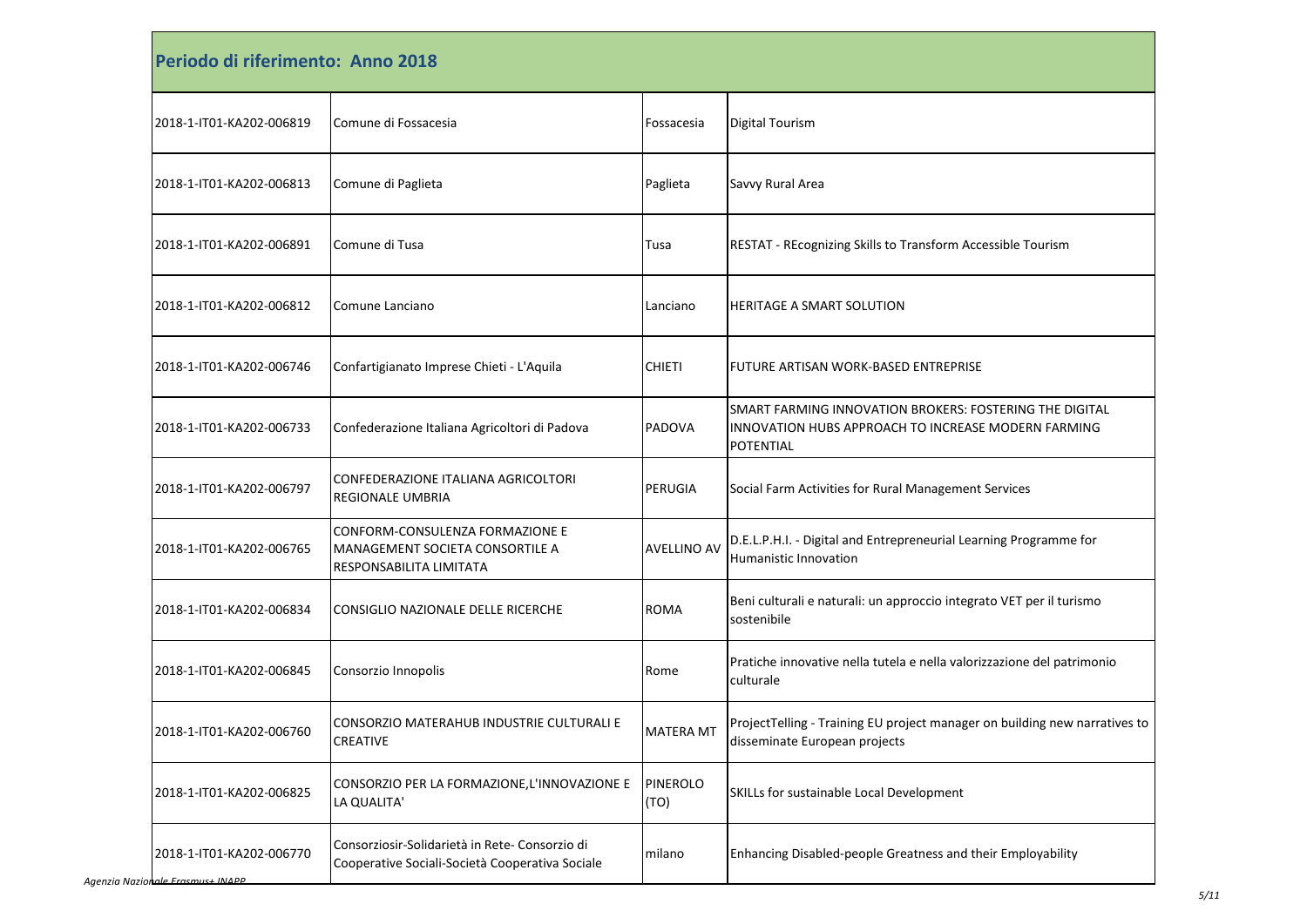| Periodo di riferimento: Anno 2018 |                                                                                       |                   |                                                                                                                                                                                               |
|-----------------------------------|---------------------------------------------------------------------------------------|-------------------|-----------------------------------------------------------------------------------------------------------------------------------------------------------------------------------------------|
| 2018-1-IT01-KA202-006828          | CONTEC - CONSULENZA TECNICA E SERVIZI DI<br><b>INGEGNERIA S.R.L.</b>                  | Verona            | BIM Educational and Qualification Process: a new approach                                                                                                                                     |
| 2018-1-IT01-KA202-006840          | Cooperativa Sociale FOLIAS a r.l. - ONLUS                                             | Monterotond<br>o  | Professional skills' development for recognition and validation of informal<br>and non-formal competences learning of migrants and refugees & labour<br>market inclusion                      |
| 2018-1-IT01-KA202-006729          | <b>COSP VERONA</b>                                                                    | Verona            | Educational and VocAtionaL gUidAnce for sTudEnts                                                                                                                                              |
| 2018-1-IT01-KA202-006893          | COWORKING E NETWORKING SICILIA APS                                                    | PALERMO           | Rural Innovative Stustainable Tourism for VET                                                                                                                                                 |
| 2018-1-IT01-KA202-006791          | Diciannove Società Cooperativa                                                        | Genova            | Mobile TAXI to Key Competences                                                                                                                                                                |
| 2018-1-IT01-KA202-006756          | <b>DINAMICA SCRL</b>                                                                  | Bologna           | Promoting empowerment of VET system through sustainable<br>entrepreneurial initiatives in quality pig breeding                                                                                |
| 2018-1-IT01-KA202-006734          | DISTRETTO INTERNI E DESIGN D.I.D                                                      | <b>POGGIBONSI</b> | Furniture sector Avant-garde Creativity and Entrepreneurship Training                                                                                                                         |
| 2018-1-IT01-KA202-006806          | E.N.F.A.P. MARCHE                                                                     | Ancona            | European Roadmap for Apprenticeship Effectiveness and Quality<br>Governance                                                                                                                   |
| 2018-1-IT01-KA202-006846          | ECIPA UMBRIA SCARL                                                                    | PERUGIA           | SOCIAL VET FOR HUMAN CARE - Il valore sociale della formazione<br>professionale al servizio del benessere dell'uomo. Un nuovo percorso<br>formativo europeo nel settore dell'estetica sociale |
| 2018-1-IT01-KA202-006899          | ECOLE - ENTI CONFINDUSTRIALI LOMBARDI PER<br>L'EDUCATION - SOCIETA' CONSORTILE A R.L. | <b>MILANO</b>     | LEARN.TECH - Innovative and Inclusive Technology Knowledge for<br><b>Engineering Sectors</b>                                                                                                  |
| 2018-1-IT01-KA202-006754          | <b>ENAC ENTE NAZIONALE CANOSSIANO</b>                                                 | VERONA            | <b>ESW - Early School Workers</b>                                                                                                                                                             |
| 2018-1-IT01-KA202-006749          | ENTE PARCO NAZIONALE DEL GRAN SASSO E MONTI<br><b>DELLA LAGA</b>                      | L'AQUILA          | Industrial tourism training solutions as innovative approach to VET                                                                                                                           |
| 2018-1-IT01-KA202-006820          | Essenia UETP - University and Enterprise Training<br>Partnership s.r.l.               | Salerno           | 'Training In entrePreneurial Skills for Vocational Education Teachers in<br>Tourism"                                                                                                          |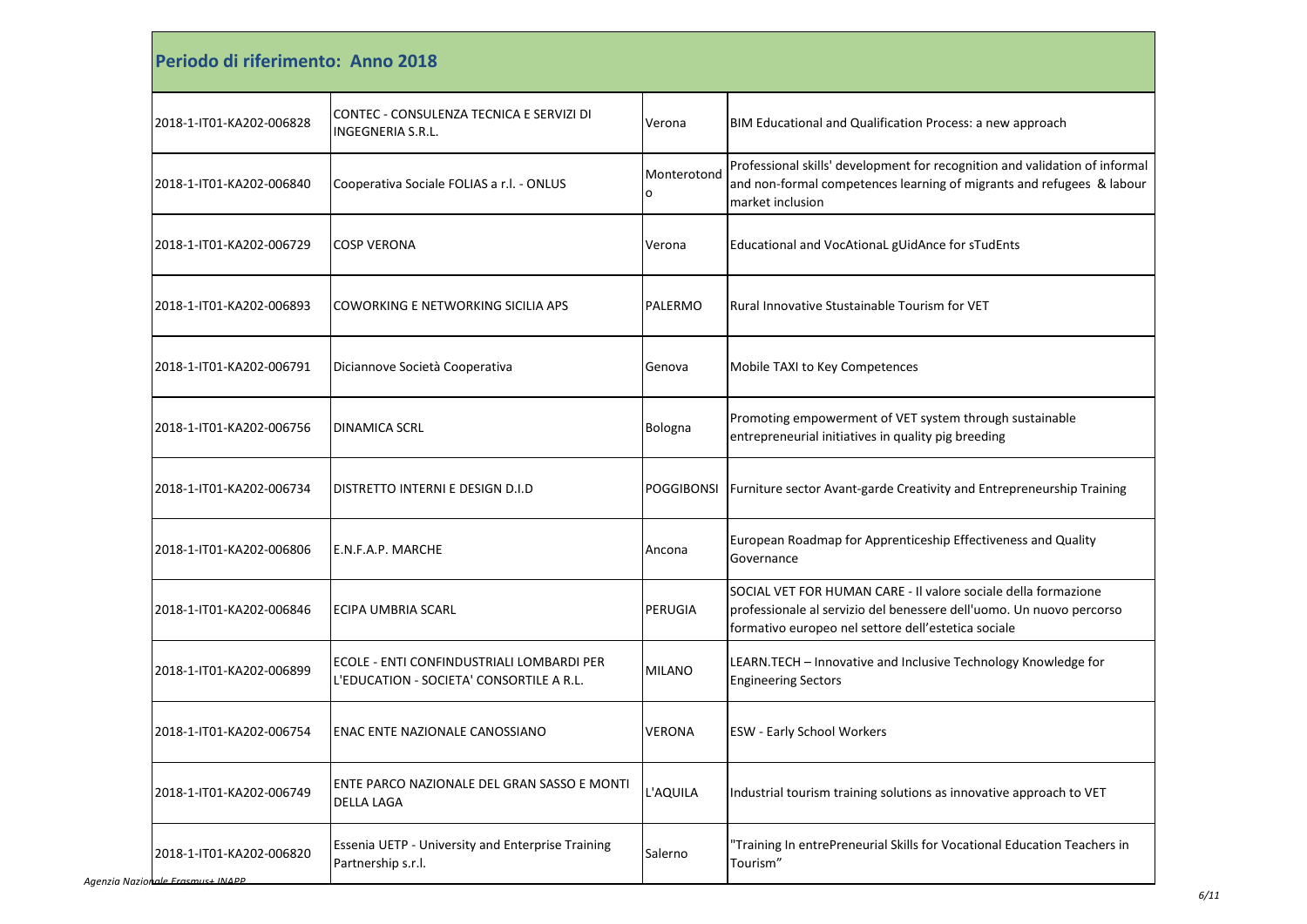| Periodo di riferimento: Anno 2018 |                                                                                                                    |                             |                                                                                                                                                            |
|-----------------------------------|--------------------------------------------------------------------------------------------------------------------|-----------------------------|------------------------------------------------------------------------------------------------------------------------------------------------------------|
| 2018-1-IT01-KA202-006831          | ETN School s.r.l.                                                                                                  | Potenza                     | Promoting training tutor for VET mobility                                                                                                                  |
| 2018-1-IT01-KA202-006817          | Euroform RFS                                                                                                       | Rende                       | Innovative Validation of Acquired Experience Methodology for Immigrants<br>supported by Artificial Intelligence                                            |
| 2018-1-IT01-KA202-006827          | European Grants International Academy S.R.L.                                                                       | Foligno                     | AUgmented and virtual Reality design for territorial Attractiveness                                                                                        |
| 2018-1-IT01-KA202-006783          | EURORA S.A.S.                                                                                                      | Rende                       | Design thinking approach - defining the problem and finding the solution:<br>a training course for SMEs                                                    |
| 2018-1-IT01-KA202-006888          | ExFor, Experience&Formation                                                                                        | CAGLIARI                    | I Became an Inclusive Trainer                                                                                                                              |
| 2018-1-IT01-KA202-006789          | FEDERALIMENTARE SERVIZI SRL                                                                                        | <b>ROMA</b>                 | Intuitive e-learning smartphone App for food hygiene training                                                                                              |
| 2018-1-IT01-KA202-006811          | FEDERAZIONE ITALIANA DELLE INDUSTRIE DEL LEGNO<br>DEL SUGHERO DEL MOBILEE DELL' ARREDAMENTO<br><b>ASSOCIAZIONE</b> | <b>MILANO</b>               | Dual Learning for Improving Digital Skills of Young Woodworkers                                                                                            |
| 2018-1-IT01-KA202-006735          | <b>FONDAZIONE BRUNO KESSLER</b>                                                                                    | <b>TRENTO</b>               | Training Blueprint for the Digital Transformation of Health and Care                                                                                       |
| 2018-1-IT01-KA202-006809          | Fondazione Centro Professionale Europeo Leonardo                                                                   | Cagliari                    | <b>AWARD - Autistic World A Real Dimension</b>                                                                                                             |
| 2018-1-IT01-KA202-006798          | FONDAZIONE HALLGARTEN-FRANCHETTI CENTRO<br><b>STUDI VILLA MONTESCA</b>                                             | <b>CITTA DI</b><br>CASTELLO | Promoting Actions for Training VET students on Cultural Heritage                                                                                           |
| 2018-1-IT01-KA202-006865          | FONDAZIONE LEPIDO ROCCO                                                                                            | <b>MOTTA DI</b><br>LIVENZA  | The Digital Age_Cyber-Bullying between Modernity and Ambivalence                                                                                           |
| 2018-1-IT01-KA202-006762          | Fondazione Link Campus University                                                                                  | Roma                        | Empower VOcational and career guidance Services. The role of guidance<br>practices and tools in the development of high employment and social<br>inclusion |
| 2018-1-IT01-KA202-006773          | FONDAZIONE LOMBARDIA PER L'AMBIENTE                                                                                | SEVESO MB                   | "Greening" apprenticeships in the HORECA industry                                                                                                          |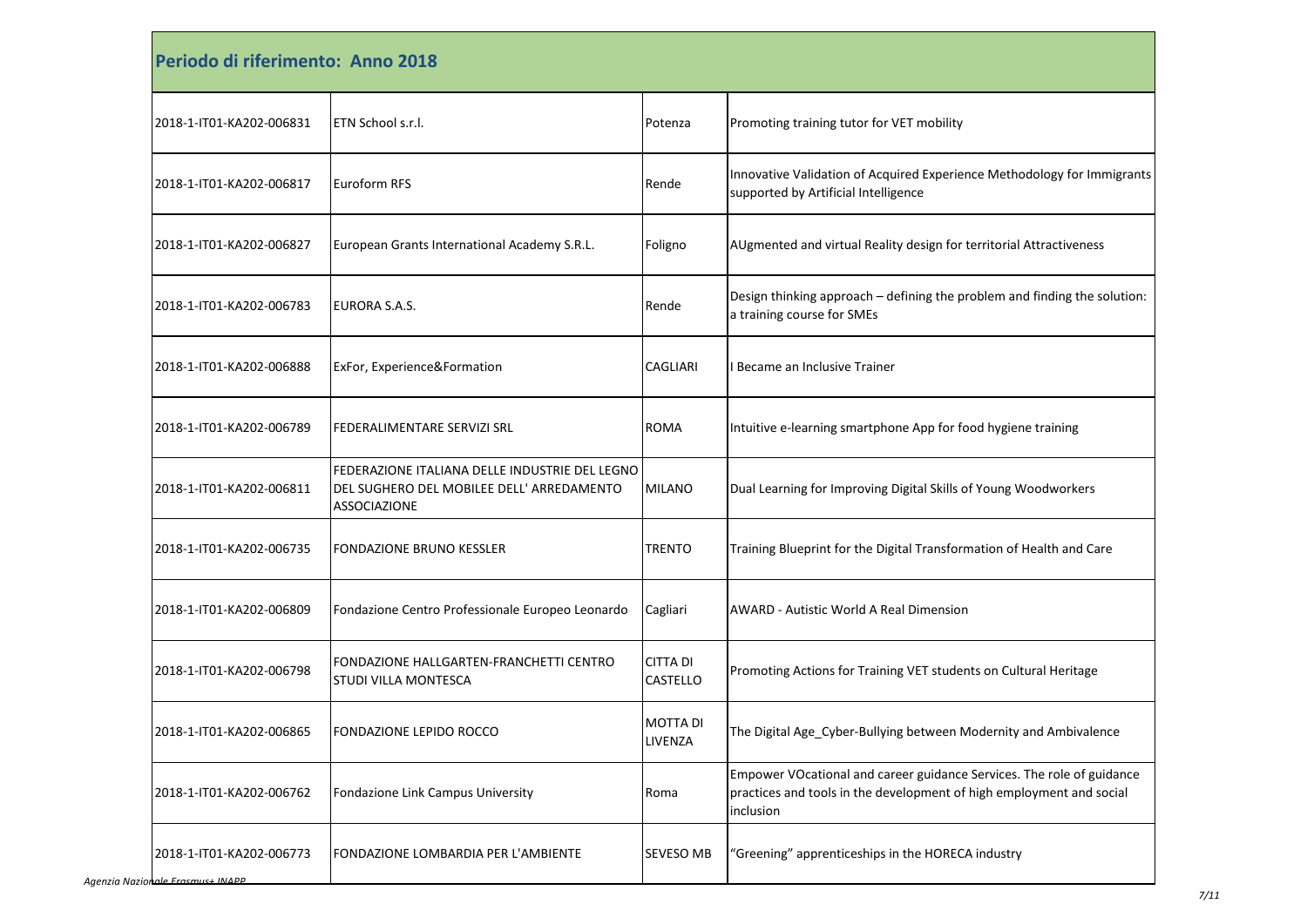| Periodo di riferimento: Anno 2018 |                                                                                                                                                           |                                                                 |                                                                                                                              |
|-----------------------------------|-----------------------------------------------------------------------------------------------------------------------------------------------------------|-----------------------------------------------------------------|------------------------------------------------------------------------------------------------------------------------------|
| 2018-1-IT01-KA202-006761          | FORMA CAMERA - AZIENDA SPECIALE DELLA CAMERA<br>DI COMMERCIO, INDUSTRIA, ARTIGIANATO E<br>AGRICOLTURA DI ROMA PER LA FORMAZIONE<br><b>IMPRENDITORIALE</b> | <b>ROMA</b>                                                     | Energy conservation in manufacturing processes of Industry 4.0                                                               |
| 2018-1-IT01-KA202-006838          | Formont s.c.a.r.l.                                                                                                                                        | Venaria Reale                                                   | Training and Change: creation of innovative training courses for<br>Intercultural Mediators and for public and private staff |
| 2018-1-IT01-KA202-006727          | FUTURA SOC CONS RL                                                                                                                                        | San<br><b>GIOVANNI IN</b><br><b>PERSICETO</b><br><b>BOLOGNA</b> | <b>STRATEGIC SKILLS INNOVATION FOR VET PROFESSIONALS AND SOCIAL</b><br><b>WORKERS DEALING WITH MIGRANTS</b>                  |
| 2018-1-IT01-KA202-006815          | GARIANO ALESSANDRO                                                                                                                                        | MARCELLINA<br>RА                                                | New VET tools to foster Sharing Economy in Tourism and its labour market                                                     |
| 2018-1-IT01-KA202-006758          | I.I.S. "F.Brunelleschi/L. Da Vinci"                                                                                                                       | Frosinone                                                       | (students in the lead) Addressing cultural heritage Challenges Together                                                      |
| 2018-1-IT01-KA202-006731          | I.Ri.Fo.R. Regionale Toscano ONLUS                                                                                                                        | Firenze                                                         | Vocational Guidance and Employability for Blind and Partially Sighted<br>People                                              |
| 2018-1-IT01-KA202-006826          | I.S.R.E. Istituto Superiore Internazionale Salesiano di<br>Ricerca Educativa                                                                              | Venezia                                                         | SOCIAL AND CIRCULAR ENTREPRENEURSHIP COMPETENCES                                                                             |
| 2018-1-IT01-KA202-006803          | IAL INNOVAZIONE APPRENDIMENTO LAVORO<br>MARCHE SRL IMPRESA SOCIALE                                                                                        | ANCONA                                                          | DIGIT4EU - Digital skills for EU Industrial Machines Operator in the 4.0<br>Industry                                         |
| 2018-1-IT01-KA202-006796          | IAL Nazionale- Innovazione Apprendimento Lavoro<br>s.r.l Impresa Sociale                                                                                  | Rome                                                            | VET NEW DIGITAL SKILLS FOR NEW JOBS                                                                                          |
| 2018-1-IT01-KA202-006833          | IISS "Don Tonino Bello" Tricase-Alessano                                                                                                                  | <b>TRICASE</b>                                                  | Modern House Evolution Learning                                                                                              |
| 2018-1-IT01-KA202-006882          | ilmiolavoro srl                                                                                                                                           | Campli (TE)                                                     | Innovative and Applicative Methods in Work Based Learning                                                                    |
| 2018-1-IT01-KA202-006774          | Inarch Servizi srl                                                                                                                                        | Rome                                                            | WEIcome ArChiTecture to support social inclusion of migrants and new<br>communities' development                             |
| 2018-1-IT01-KA202-006884          | International Institute of Applied Psychology and<br>Human Sciences associazione culturale                                                                | Bologna                                                         | <b>Successful Teaching</b>                                                                                                   |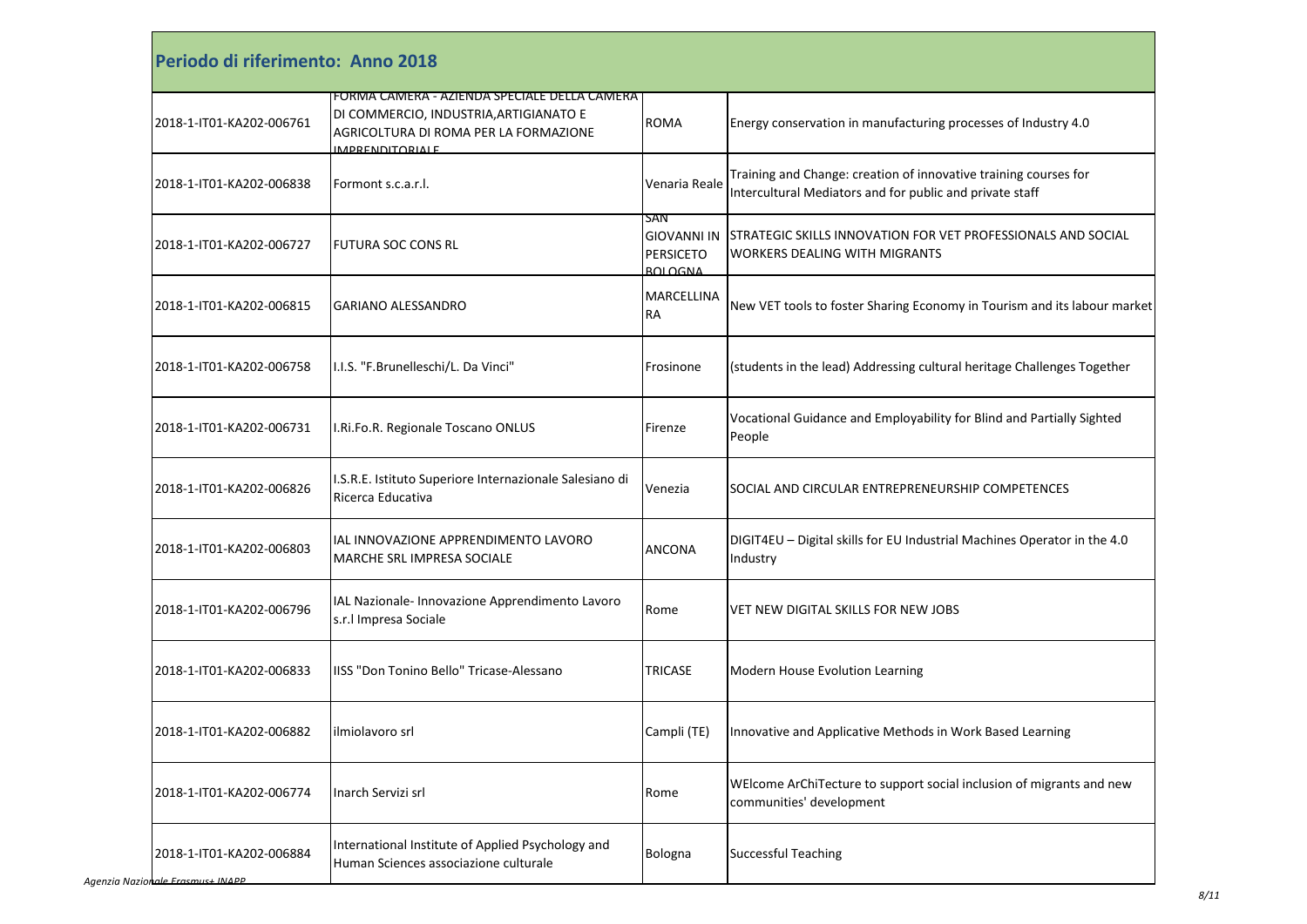| Periodo di riferimento: Anno 2018 |                                                                           |                                |                                                                                                                                                                               |
|-----------------------------------|---------------------------------------------------------------------------|--------------------------------|-------------------------------------------------------------------------------------------------------------------------------------------------------------------------------|
| 2018-1-IT01-KA202-006757          | Irecoop Toscana                                                           | Firenze                        | ICARUS 4.0: Innovation in Community services and Actions to Relaunch<br>and Uptake Standards through Industry 4.0                                                             |
| 2018-1-IT01-KA202-006848          | ISTITUTI ISTRUZIONE SECONDARIA SUPERIORE G.<br><b>MARCONI</b>             | BARI                           | cooperation between School and compAny to Promote entrepreneurial<br>competencIEs in the studeNT's currIculA.                                                                 |
| 2018-1-IT01-KA202-006875          | ISTITUTO FORMAZIONE OPERATORI AZIENDALI                                   | <b>REGGIO</b><br><b>EMILIA</b> | Fit for 4.0 - Training teachers and trainers to the 4.0 paradigm                                                                                                              |
| 2018-1-IT01-KA202-006823          | ISTITUTO STATALE D'ISTRUZIONE SUPERIORE<br>"VINCENZO MORETTI"             | Roseto degli<br>Abruzzi (TE)   | L.O.s validation in WBL according ECVET principles                                                                                                                            |
| 2018-1-IT01-KA202-006782          | <b>LOMBARDINI SRL</b>                                                     | <b>REGGIO</b><br><b>EMILIA</b> | Seniors' Learning Value                                                                                                                                                       |
| 2018-1-IT01-KA202-006900          | LUISS LIBERA UNIVERSITA INTERNAZIONALE DEGLI<br>STUDI SOCIALI GUIDO CARLI | <b>ROMA</b>                    | Digitalization and Industry 4.0: Transfer of innovative skills, capabilities,<br>best practices to enhance the workforce in EU countries and develop<br>industrial ecosystems |
| 2018-1-IT01-KA202-006890          | Med.O.R.O. scarl                                                          | Catania                        | 2B2C: Business Culture in Culture Business                                                                                                                                    |
| 2018-1-IT01-KA202-006772          | MERIDAUNIA                                                                | <b>BOVINO</b>                  | Agri-food Incubators Transforming Regions                                                                                                                                     |
| 2018-1-IT01-KA202-006822          | MINE VAGANTI NGO                                                          | <b>PERFUGAS</b>                | Social Entrepreneurship Developing European Competences                                                                                                                       |
| 2018-1-IT01-KA202-006821          | MV INTERNATIONAL                                                          | SASSARI                        | Social Media Passport 2020                                                                                                                                                    |
| 2018-1-IT01-KA202-006902          | <b>NATUR-LAB</b>                                                          | Roma                           | Ready for Future Tourism - New Skills and Mindset for Responsible<br><b>Tourism Managers and Entrepreneurs</b>                                                                |
| 2018-1-IT01-KA202-006755          | Nuovo Comitato il Nobel per i Disabili onlus                              | Gubbio (Pg)                    | DARIO! Disabled Artists Reaching Inclusion and Occupability                                                                                                                   |
| 2018-1-IT01-KA202-006767          | NUOVO VILLAGGIO DEL FANCIULLO CELSO ED ANNA<br><b>FRASCALI</b>            | RAVENNA                        | Communities' & Professionals' Shared Understanding in Fighting NPS                                                                                                            |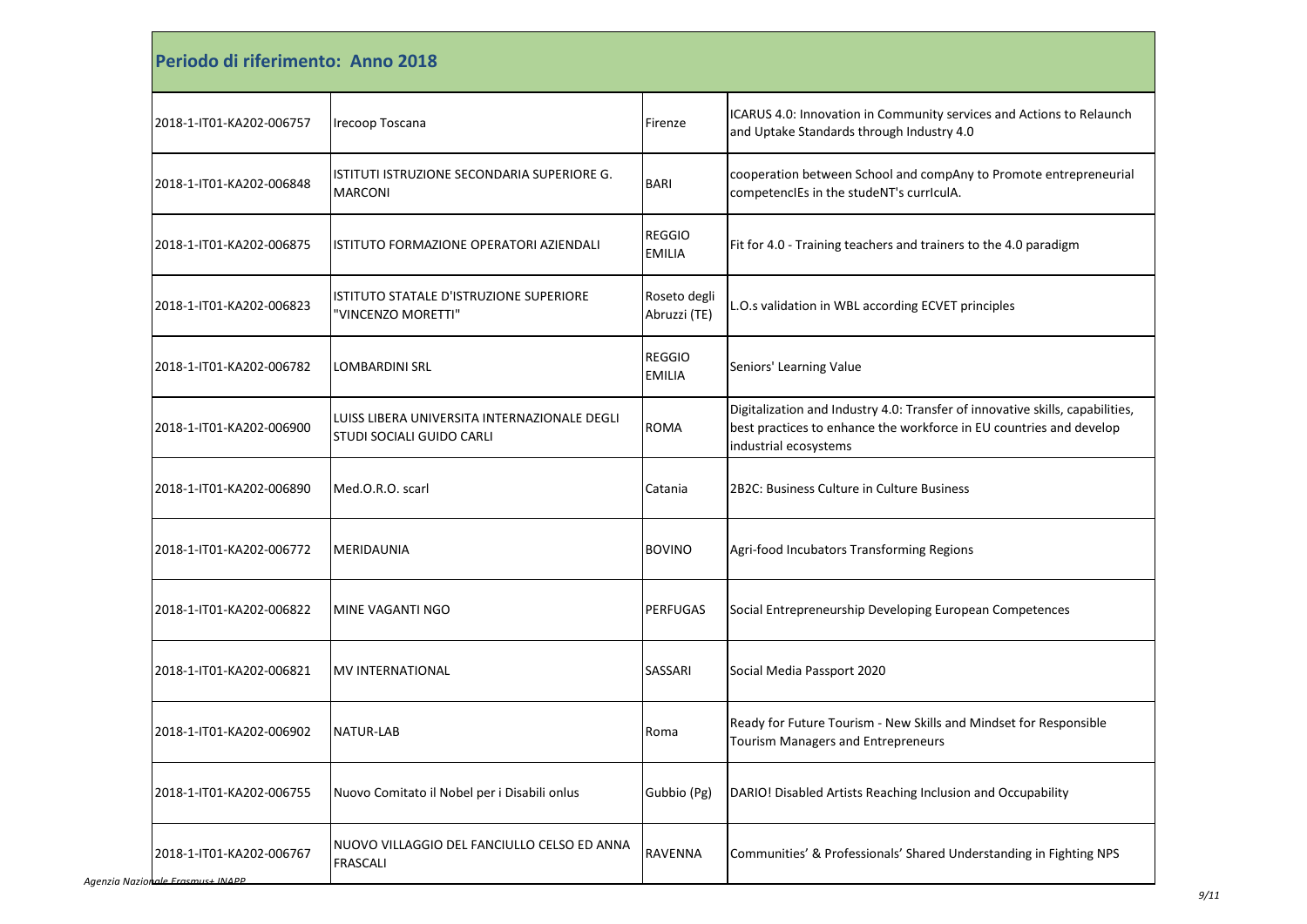| Periodo di riferimento: Anno 2018 |                                                                              |                     |                                                                                                        |
|-----------------------------------|------------------------------------------------------------------------------|---------------------|--------------------------------------------------------------------------------------------------------|
| 2018-1-IT01-KA202-006784          | OPERA SANTA RITA FONDAZIONE (ONLUS)                                          | <b>PRATO</b>        | IMPAACT: Including Minimally-verbal Persons with ASD through<br><b>Alternative Communication Tools</b> |
| 2018-1-IT01-KA202-006847          | OSSERVATORIO DEI MESTIERI D'ARTE DELLA<br><b>TOSCANA</b>                     | <b>FIRENZE</b>      | S.T.I.T.C.H.: Sartorial Tailoring Innovations Throughout Couture<br><b>Handicrafts</b>                 |
| 2018-1-IT01-KA202-006790          | PANTA RAY S.R.L.                                                             | Milan               | <b>CONTINUITY: Business Continuity Managers Training Platform</b>                                      |
| 2018-1-IT01-KA202-006781          | Patronato Acli                                                               | Roma                | Entrepreneurship and Social Innovation for Youth                                                       |
| 2018-1-IT01-KA202-006807          | Pegaso Network della Cooperazione Sociale Toscana<br>Onlus                   | Firenze             | co-education manager                                                                                   |
| 2018-1-IT01-KA202-006745          | POLITECNICO DI BARI                                                          | <b>BARI</b>         | <b>REFITTING MACHINE</b>                                                                               |
| 2018-1-IT01-KA202-006775          | POLITECNICO DI TORINO                                                        | <b>TORINO</b>       | Laboratori per l'insegnamento e la formazione dell'imprenditore agricolo                               |
| 2018-1-IT01-KA202-006750          | PRISM - PROMOZIONE INTERNAZIONALE SICILIA -<br><b>MONDO</b>                  | <b>ENNA EN</b>      | Boosting capacity, competitiveness and quality of Sustainable Tourism<br>destinations in Europe        |
| 2018-1-IT01-KA202-006794          | <b>PROMIMPRESA SRL</b>                                                       | San Cataldo<br>(CL) | Cultural Linguistic Mediators in the Labour Market                                                     |
| 2018-1-IT01-KA202-006855          | <b>PROMIMPRESA SRL</b>                                                       | San Cataldo<br>(CL) | <b>LOCES</b>                                                                                           |
| 2018-1-IT01-KA202-006887          | SCUOLA CENTRALE FORMAZIONE ASSOCIAZIONE SCF                                  | <b>VENEZIA</b>      | Rethinking Environments to Prevent Bullying among VET learners                                         |
| 2018-1-IT01-KA202-006787          | SIA Servizi Integrati Assindustria Abruzzo Srl, in breve:<br>SIA Abruzzo Srl | Chieti              | mobile Application for Peer to Peer guide MethodologY                                                  |
| 2018-1-IT01-KA202-006853          | Soccorso Clown Societa Cooperativa Sociale ONLUS                             | Carmignano<br>(PO)  | <b>Healthcare Clown</b>                                                                                |